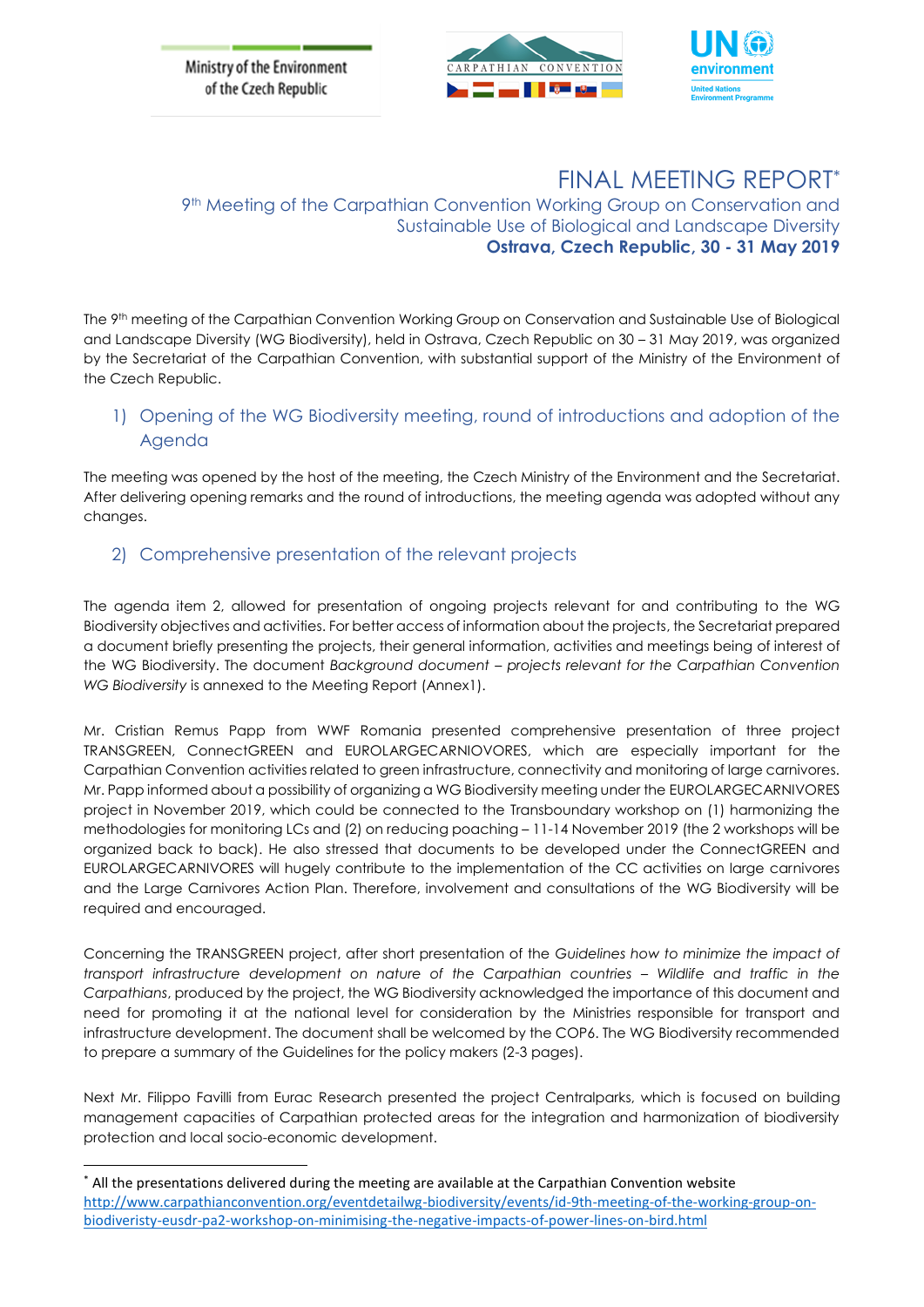



Mr. Mircea Verghelet, CNPA Unit, contributed to the meeting with updates on CNPA activities and cooperation with ALPARC, DANUBEPARKS.

All the project presentations are available on the Carpathian Convention [website,](http://www.carpathianconvention.org/eventdetailwg-biodiversity/events/id-9th-meeting-of-the-working-group-on-biodiveristy-eusdr-pa2-workshop-on-minimising-the-negative-impacts-of-power-lines-on-bird.html) furthermore information about the projects are contained in the Annex1.

Furthermore, Mr. Jan Kadlecik form the State Nature Conservancy of the Slovak Republic and the Carpathian Wetlands Initiative, presented the current and planned activities of CWI and informed the meeting participants about the idea of developing a project proposal for the LIFE Programme based on the Interreg DTP Seed Money Facility Project "Three Networks, Two Macroregions and One Vision", where CWI and CNPA are involved. The LIFE project proposal should use the outputs and lessons learned from the current project "INTERREG Alpine [Carpathian River Corridor](http://rivercorridor.com/about/)" (Interreg Slovakia – Austria) and should tackle current challenges in improving ecological connectivity. The proposed project theme subject is tributaries as bio-corridors. Until the end of 2019 a LIFE Concept Note should be developed together with current project and strategic partners.

Next, the meeting participants were informed about the international course on Sustainable agriculture in wetlands, to be organized on 22-27 September 2019 by the Czech Republic. As requested, the Secretariat forward the invitation to the CC WG Biodiversity (for more information about the course, please contact Mr. Kadlecik at [jan.kadlecik@sopsr.sk](mailto:jan.kadlecik@sopsr.sk) Ms. Libuše Vlasáková a[t libuse.vlasakova@mzp.cz\)](mailto:libuse.vlasakova@mzp.cz).

Concerning the future governance of CWI, it was advised to consult with the Ramsar Convention Focal Points as the best way forward.

Poland informed about designation o[f 3 new Ramsar sites in Poland,](https://www.ramsar.org/news/poland-names-three-new-ramsar-sites) all of them located in the Polish Carpathians.

### 3) Programme of Work on Biodiversity issues as adopted by the COP 5

The Secretariat presented the conclusion of the of national reports on implementation of the Biodiversity Protocol received from most of the Parties. The summary conducted by the Secretariat showed that the current reporting format is not bringing specific added value for the implementation of the Biodiversity Protection in the Carpathians, since the vast majority of measures reported by the Parties have been implemented under other legal and policy instruments than the Carpathian Convention and its Protocol, e.g. other international conventions (in particular the Convention on Biological Diversity), EU policies and strategic documents (incl. the EU Biodiversity Strategy, and the Common Agricultural Policy), and various national policies, strategies, programmes and action plans currently in force, implemented at the scale of the whole country. Thus, with no particular focus on the Carpathians.

The following recommendation shall be taken into consideration while preparing a template for the comprehensive National Report on Implementation of the Carpathian Convention covering all the Protocols and other relevant sectors, requested by the COP5:

- National Reports should first and foremost focus on activities and achievements resulting from the implementation of the Carpathian Convention and its Protocol, in particular those implemented and achieved in cooperation with other Parties, which would then prove the real added value of implementing the Convention and its Protocol
- National Reports should provide an opportunity to monitor the implementation of the Protocol with the use of Protocol - specific progress indicators (quantitative and/or qualitative) instead of extensive descriptions, in particular if such could overlap with publicly available national reports to other relevant Conventions (e.g. the CBD)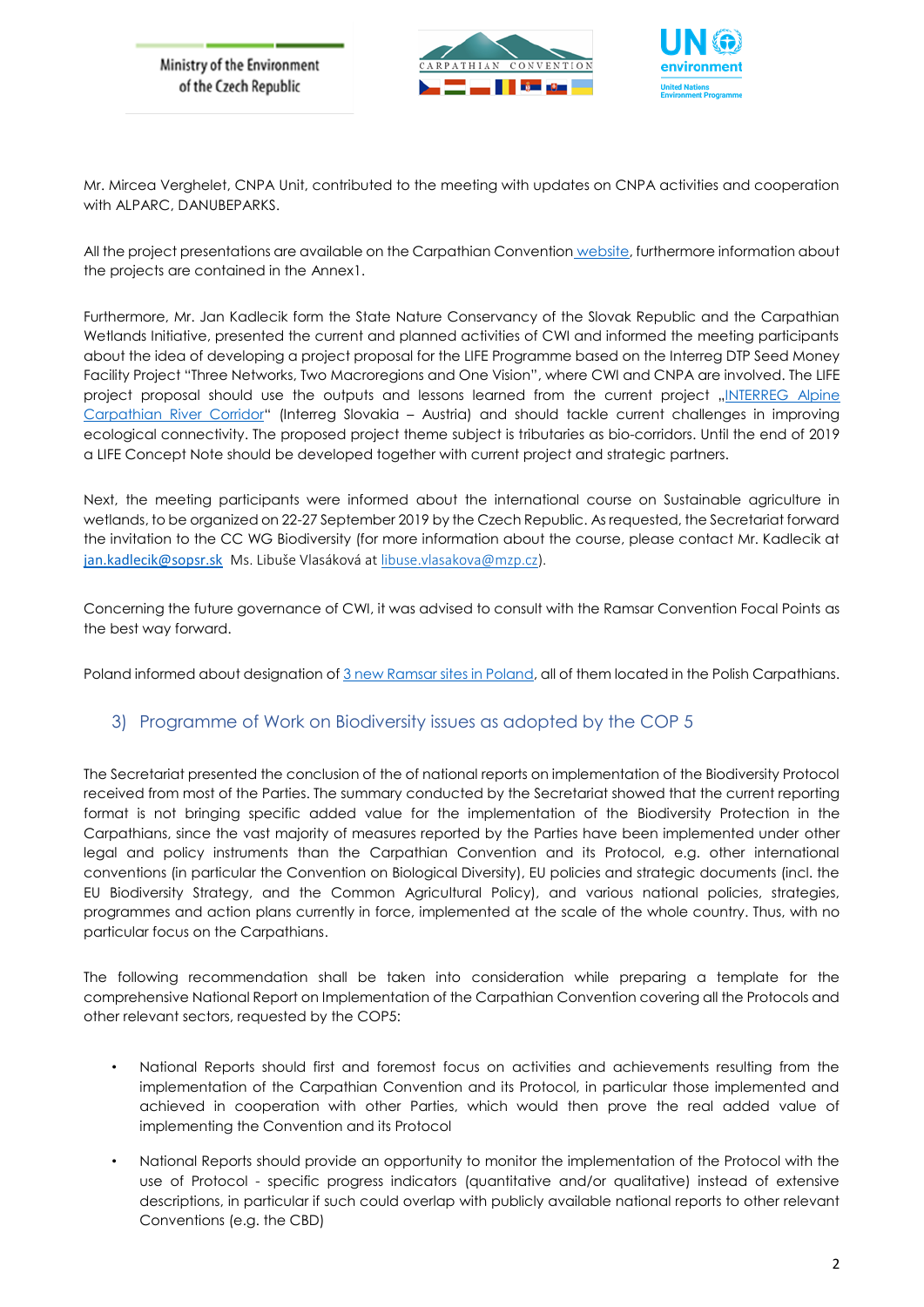



- need for better involvement of Carpathian local self-government units in the implementation of the Protocol on similar terms as bodies, organizational units and institutions belonging to government administration;
- need for awareness raising about the Protocol among stakeholders

The Secretariat will prepare a template for the comprehensive report and will share it with all relevant WGs and with Focal Points for consultation as soon as possible.

The WG Biodiversity agreed to apply need-based approach to the topics on Invasive Alien Species, Illegal killing of wild birds due to the lack of needs expressed by Parties of actions to be taken at the level of the Carpathians as well as of human and financial resources at the moment.

The Czech Republic reported on the Expert workshop on Minimising the negative impacts of power lines on birds which was organized back to back to the WG Biodiversity meeting on 29 May 2019 in Ostrava. The Secretariat thanked the Czech Republic for organizing the workshop and stressed the relevance of discussion about the negative impact of expending electricity power grinds on biodiversity. It was suggested that the topic could be included in the agenda of the next Forum Carpaticum.

The WG Biodiversity discussed a possibility to develop a position paper on the new EU Common Agricultural Policy with the focus on biodiversity aspects. The Secretariat will prepare a first draft of the document and will consult it with the WG Biodiversity

## 4) Possible contribution of the Carpathian Convention to the post-2020 process within CBD

Mr. Andreas Beckmann from WWF CEE, with a presentation on the New Deal for Nature, opened a discussion on substantive contribution of the Carpathian Convention to the Post 2020 Global Biodiversity Framework process focusing on synergies and reinforcement of the biodiversity-related conventions, potentially translating the global targets on the reginal scale relevant for the Carpathians. The WG Biodiversity requested the Secretariat to follow the global process. The WG Biodiversity discussed a possibility of adapting a COP6 Declaration, which would serve as the Carpathian contribution to the CBD process to be reflected at the CBD COP15 in China 2020. The consultation on this matter will be intensified within next months through the email exchange.

# 5) Achieving the international action plan for the conservation and sustainable management for the Carpathian populations of large carnivores

This session was opened by the Secretariat presenting the steps taken Towards elaboration of the *International action plan for the conservation and sustainable management for the Carpathian populations of large carnivores*. It was followed by presentation of the good examples of large carnivores monitoring and conservation in the Czech Republic by Mr. Matyáš Adam from University in Zlín, and Miroslav Kutal from the Friends of the Earth Czech Republic. Furthermore, Mr. Filippo Favilli, Eurac Research presented the status of large carnivores and monitoring methods in the Alps.

The one of the current main activity of the WG Biodiversity is elaboration of the Report on population status of large carnivores and monitoring methods in every Carpathian country, which should lead then to possible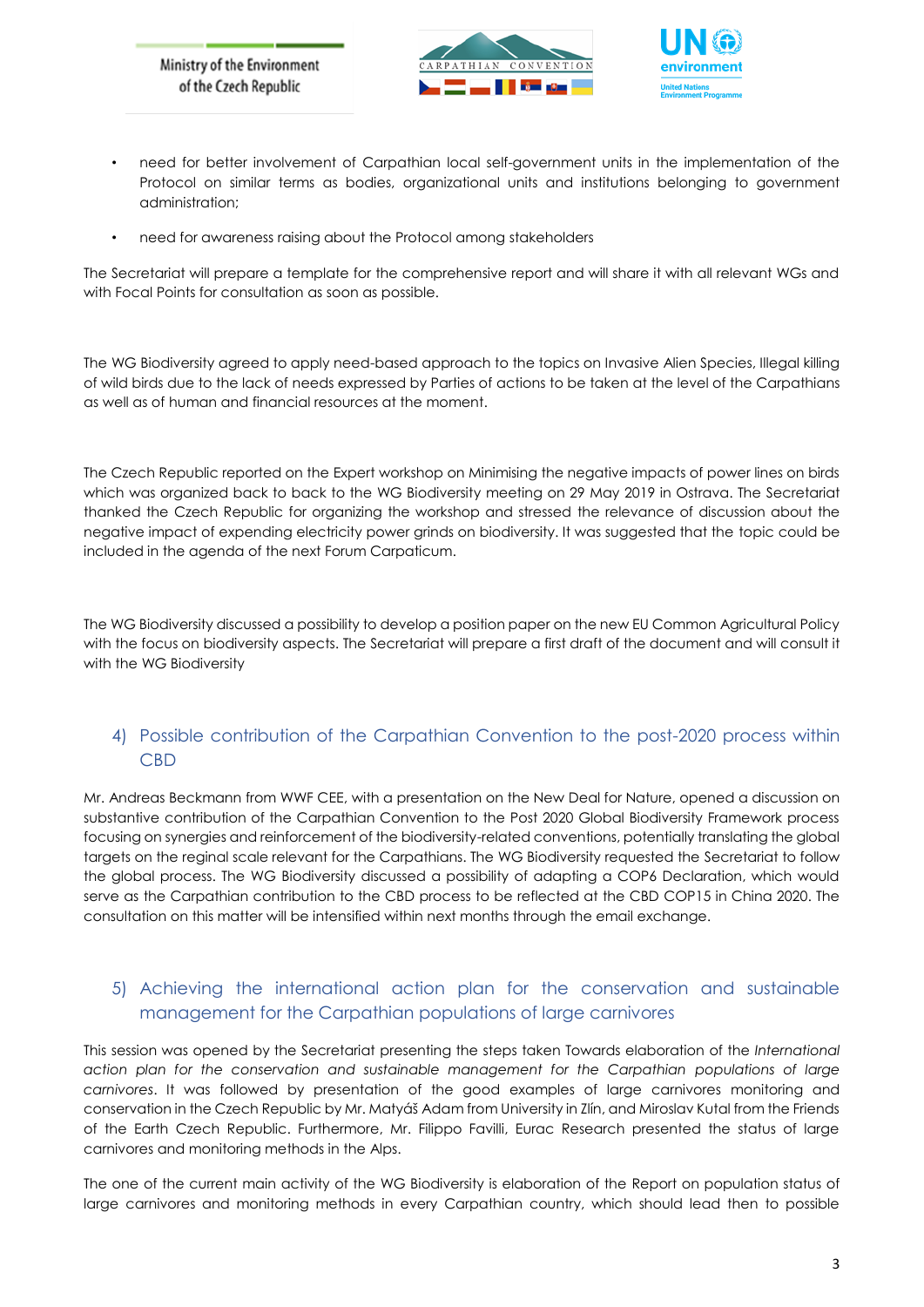Ministry of the Environment of the Czech Republic





harmonization of monitoring methods in the Carpathians. The progress in elaboration of the country reports/chapters was presented by Mr. Ovidiu Ionescu, representative of the International Council for Game and Wildlife Conservation.

As an example of the national reports/chapters, Ms. Anna Boklan and Ms. Anna Pridun from the Ministry of Ecology and Natural Resources of Ukraine, presented the population status of large carnivores and monitoring methods in Ukraine.

*Secretariat note*: As of the beginning of July, the Secretariat received the national reports on large carnivores monitoring from all the Carpathian countries and now the review and editing process will be undertaken by the University of Natural Resources and Life Science of Vienna (BOKU) under the leadership of prof. Klaus Hackländer, representative of CIC supporting the CC activities based on the MoC from 2016. The authors of the national reports/chapters might be contacted by the Secretariat and prof. Hackländer for needed clarification or further information.

The Secretariat, together with WWF Romania, presented the first draft of the *International action plan for the conservation and sustainable management for the Carpathian populations of large carnivore* (Large Carnivores Action Plan). As a result of the discussion, the WG Biodiversity agreed to revise the text of the document, making sure that the objectives and proposed actions are more specific in terms of timeframe, actors involved and funding.

Reduction of number of objectives was also suggested. The WG Biodiversity proposed to focus the Action Plan on smaller number but more feasible actions, with a special focus on monitoring of large carnivores, connectivity and capacity building activities for experts, especially those dealing with monitoring. There was a consensus that gaining more knowledge on the large carnivores' populations in the Carpathians is the prerequisite for determining the subsequent priorities of the action plan. The Secretariat in consultation with the WWF and CIC will revise the current version of the document and submit a new proposal to the WG Biodiversity, before its next meeting.

It was stressed that the Carpathian Convention should take the leadership on the topic of large carnivores at the EU scale, which will help to mobilize recourses for further activities. In this spirit, the Secretariat shall present the Carpathian Convention work on this topic at the Ministerial Environmental Conference: "Large Carnivore Management - Challenges and Solutions", 6-7 June 2019 in Bucharest, organized by the Romanian Presidency of the Council of the EU.

# 6) Cooperation with Science for the Carpathians – presentations and workshop on science in decision-making – how to improve knowledge exchange among scientists and decision makers in the Carpathian

Organization of the special session with the Science for the Carpathians (S4C) representatives, which took a form of a little workshop, followed the 9th CCIC recommendation (December 2018) on possibilities for better systematic exchange of scientific information supporting decision making processes. The Secretariat would like to warmly thank the S4C Initiative for great support and engagement.

The aim of the workshop was to initiate exchange among S4C and the experts working in the field of Biodiversity in the Carpathians, with the objective to establish stronger science- policy-practice cooperation in this field, as well as in fields related to Biodiversity, such as protected area management, sustainable tourism development, community participation, education, etc.

Mr. Luboš Halada from the S4C gave a brief presentation on the highlights in S4C research in the field of Biodiversity, as well as other plans and developments of the S4C network. Following the presentation, participants discussed the following questions in a World Cafe format: